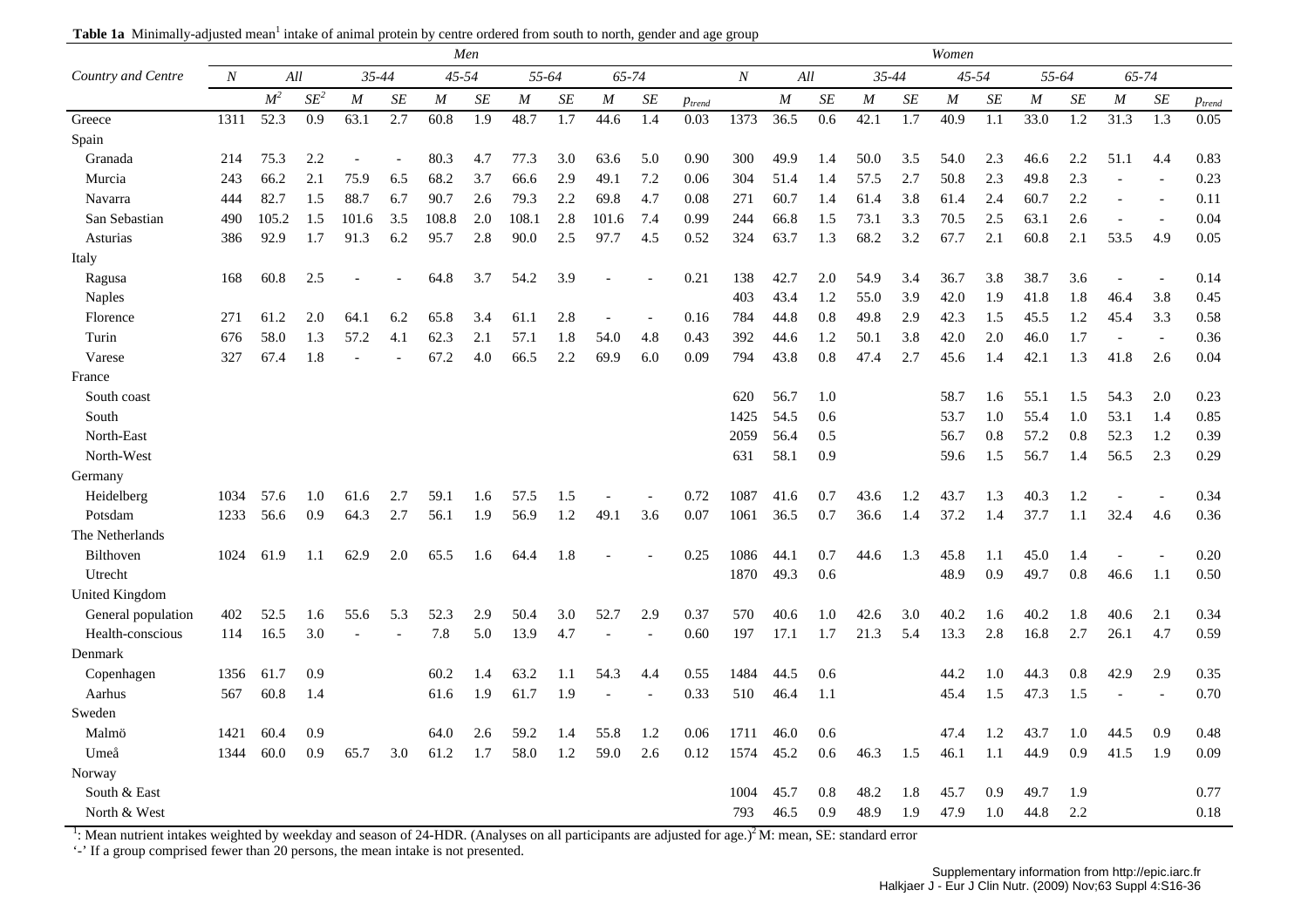| Table 1b Minimally-adjusted mean <sup>1</sup> intake of plant protein by by centre ordered from south to north, gender and age group |  |  |  |
|--------------------------------------------------------------------------------------------------------------------------------------|--|--|--|
|--------------------------------------------------------------------------------------------------------------------------------------|--|--|--|

|                       |                  |                |        |                |                  | Men   |     |                  |     |                  |                      |             |                  |      |     |                  |                  | Women             |           |       |           |                   |                      |             |
|-----------------------|------------------|----------------|--------|----------------|------------------|-------|-----|------------------|-----|------------------|----------------------|-------------|------------------|------|-----|------------------|------------------|-------------------|-----------|-------|-----------|-------------------|----------------------|-------------|
| Country and Centre    | $\boldsymbol{N}$ | All            |        | 35-44          |                  | 45-54 |     | 55-64            |     | 65-74            |                      |             | $\boldsymbol{N}$ | All  |     | 35-44            |                  | $45 - 54$         |           | 55-64 |           |                   | 65-74                |             |
|                       |                  | M <sup>2</sup> | $SE^2$ | $\overline{M}$ | SE               | M     | SE  | $\boldsymbol{M}$ | SE  | $\boldsymbol{M}$ | $S\hspace{-0.08em}E$ | $p_{trend}$ |                  | M    | SE  | $\boldsymbol{M}$ | SE               | $\boldsymbol{M}$  | $\cal SE$ | M     | $\cal SE$ | $\boldsymbol{M}$  | $S\hspace{-0.08em}E$ | $p_{trend}$ |
| Greece                | 1311             | 34.7           | 0.4    | 32.9           | $\overline{1.2}$ | 36.3  | 0.8 | 34.1             | 0.7 | 33.5             | 0.6                  | 0.98        | 1373             | 24.1 | 0.3 | 21.6             | $\overline{0.8}$ | $\overline{24.0}$ | 0.5       | 25.0  | 0.5       | $\overline{24.1}$ | 0.6                  | 0.24        |
| Spain                 |                  |                |        |                |                  |       |     |                  |     |                  |                      |             |                  |      |     |                  |                  |                   |           |       |           |                   |                      |             |
| Granada               | 214              | 34.1           | 1.0    |                |                  | 34.7  | 2.1 | 33.7             | 1.3 | 32.7             | 2.2                  | 0.03        | 300              | 23.1 | 0.6 | 23.8             | 1.6              | 24.5              | 1.0       | 21.7  | 1.0       | 23.7              | 2.0                  | 0.67        |
| Murcia                | 243              | 38.8           | 0.9    | 42.4           | 2.9              | 40.5  | 1.6 | 37.3             | 1.3 | 39.5             | 3.2                  | 0.28        | 304              | 27.2 | 0.6 | 26.4             | 1.2              | 27.6              | 1.0       | 28.5  | 1.0       |                   |                      | 0.53        |
| Navarra               | 444              | 34.6           | 0.7    | 41.1           | 3.0              | 37.6  | 1.1 | 33.2             | 1.0 | 28.3             | 2.1                  | 0.00        | 271              | 23.3 | 0.6 | 22.8             | 1.7              | 23.9              | 1.1       | 23.3  | 1.0       |                   |                      | 0.87        |
| San Sebastian         | 490              | 33.9           | 0.7    | 35.1           | 1.5              | 35.3  | 0.9 | 34.1             | 1.2 | 32.3             | 3.3                  | 0.10        | 244              | 24.0 | 0.7 | 23.5             | 1.4              | 25.4              | 1.1       | 23.4  | 1.1       | $\overline{a}$    |                      | 0.88        |
| Asturias              | 386              | 33.5           | 0.7    | 36.2           | 2.7              | 33.4  | 1.2 | 33.3             | 1.1 | 34.3             | 2.0                  | 0.44        | 324              | 23.3 | 0.6 | 24.2             | 1.4              | 22.7              | 1.0       | 23.0  | 0.9       | 27.3              | 2.2                  | 0.41        |
| Italy                 |                  |                |        |                |                  |       |     |                  |     |                  |                      |             |                  |      |     |                  |                  |                   |           |       |           |                   |                      |             |
| Ragusa                | 168              | 41.9           | 1.1    |                |                  | 44.2  | 1.6 | 40.7             | 1.7 |                  |                      | 0.19        | 138              | 27.4 | 0.9 | 26.4             | 1.5              | 26.1              | 1.7       | 32.4  | 1.6       |                   |                      | 0.56        |
| <b>Naples</b>         |                  |                |        |                |                  |       |     |                  |     |                  |                      |             | 403              | 26.6 | 0.5 | 27.2             | 1.7              | 25.8              | 0.8       | 26.9  | 0.8       | 28.7              | 1.7                  | 0.40        |
| Florence              | 271              | 40.1           | 0.9    | 45.8           | 2.7              | 39.6  | 1.5 | 42.0             | 1.2 |                  |                      | 0.14        | 784              | 26.7 | 0.4 | 28.1             | 1.3              | 27.2              | 0.7       | 26.5  | 0.5       | 24.9              | 1.5                  | 0.02        |
| Turin                 | 676              | 36.5           | 0.5    | 38.8           | 1.8              | 37.2  | 0.9 | 36.2             | 0.8 | 37.8             | 2.1                  | 0.53        | 392              | 25.1 | 0.5 | 24.4             | 1.7              | 25.0              | 0.9       | 25.3  | 0.7       |                   |                      | 0.03        |
| Varese                | 327              | 36.0           | 0.8    |                |                  | 35.6  | 1.8 | 35.9             | 0.9 | 35.2             | 2.7                  | 0.32        | 794              | 24.2 | 0.4 | 23.1             | 1.2              | 24.6              | 0.6       | 24.6  | 0.6       | 22.5              | -1.1                 | 0.76        |
| France                |                  |                |        |                |                  |       |     |                  |     |                  |                      |             |                  |      |     |                  |                  |                   |           |       |           |                   |                      |             |
| South coast           |                  |                |        |                |                  |       |     |                  |     |                  |                      |             | 620              | 25.6 | 0.4 |                  |                  | 25.8              | 0.7       | 26.0  | 0.7       | 23.7              | 0.9                  | 0.39        |
| South                 |                  |                |        |                |                  |       |     |                  |     |                  |                      |             | 1425             | 25.1 | 0.3 |                  |                  | 25.1              | 0.4       | 25.1  | 0.4       | 24.7              | 0.6                  | 0.28        |
| North-East            |                  |                |        |                |                  |       |     |                  |     |                  |                      |             | 2059             | 24.5 | 0.2 |                  |                  | 24.7              | 0.4       | 24.4  | 0.4       | 23.9              | 0.5                  | 0.07        |
| North-West            |                  |                |        |                |                  |       |     |                  |     |                  |                      |             | 631              | 24.4 | 0.4 |                  |                  | 24.7              | 0.7       | 24.2  | 0.6       | 23.7              | 1.0                  | 0.02        |
| Germany               |                  |                |        |                |                  |       |     |                  |     |                  |                      |             |                  |      |     |                  |                  |                   |           |       |           |                   |                      |             |
| Heidelberg            | 1034             | 29.3           | 0.4    | 30.0           | 1.2              | 31.3  | 0.7 | 28.6             | 0.7 |                  |                      | 0.39        | 1087             | 22.5 | 0.3 | 24.4             | 0.5              | 22.4              | 0.6       | 21.7  | 0.5       |                   |                      | 0.60        |
| Potsdam               | 1233             | 28.1           | 0.4    | 30.8           | 1.2              | 28.7  | 0.8 | 27.9             | 0.5 | 26.8             | 1.6                  | 0.02        | 1061             | 21.5 | 0.3 | 22.6             | 0.6              | 21.8              | 0.6       | 21.3  | 0.5       | 19.2              | 2.0                  | 0.05        |
| The Netherlands       |                  |                |        |                |                  |       |     |                  |     |                  |                      |             |                  |      |     |                  |                  |                   |           |       |           |                   |                      |             |
| Bilthoven             | 1024             | 32.3           | 0.5    | 36.1           | 0.9              | 33.7  | 0.7 | 31.5             | 0.8 |                  |                      | 0.02        | 1086             | 24.2 | 0.3 | 26.0             | 0.6              | 24.3              | 0.5       | 23.2  | 0.6       |                   |                      | 0.04        |
| Utrecht               |                  |                |        |                |                  |       |     |                  |     |                  |                      |             | 1870             | 24.0 | 0.2 |                  |                  | 24.5              | 0.4       | 23.5  | 0.4       | 23.2              | 0.5                  | 0.17        |
| <b>United Kingdom</b> |                  |                |        |                |                  |       |     |                  |     |                  |                      |             |                  |      |     |                  |                  |                   |           |       |           |                   |                      |             |
| General population    | 402              | 30.7           | 0.7    | 36.0           | 2.3              | 32.2  | 1.3 | 30.1             | 1.3 | 27.7             | 1.3                  | 0.01        | 570              | 24.2 | 0.4 | 27.0             | 1.3              | 25.3              | 0.7       | 23.9  | 0.8       | 21.2              | 0.9                  | 0.01        |
| Health conscious      | 114              | 50.8           | 1.3    |                |                  | 54.0  | 2.2 | 53.5             | 2.1 |                  |                      | 0.32        | 197              | 38.7 | 0.8 | 32.4             | 2.4              | 38.5              | 1.2       | 42.1  | 1.2       | 33.6              | 2.1                  | 0.79        |
| Denmark               |                  |                |        |                |                  |       |     |                  |     |                  |                      |             |                  |      |     |                  |                  |                   |           |       |           |                   |                      |             |
| Copenhagen            | 1356             | 28.5           | 0.4    |                |                  | 28.3  | 0.6 | 28.8             | 0.5 | 26.4             | 2.0                  | 0.47        | 1484             | 23.6 | 0.3 |                  |                  | 24.1              | 0.5       | 23.3  | 0.4       | 21.3              | 1.3                  | 0.15        |
| Aarhus                | 567              | 31.0           | 0.6    |                |                  | 31.6  | 0.8 | 31.0             | 0.9 |                  |                      | 0.28        | 510              | 25.8 | 0.5 |                  |                  | 27.1              | 0.7       | 24.6  | 0.7       |                   |                      | 0.07        |
| Sweden                |                  |                |        |                |                  |       |     |                  |     |                  |                      |             |                  |      |     |                  |                  |                   |           |       |           |                   |                      |             |
| Malmö                 | 1421             | 26.3           | 0.4    |                |                  | 27.9  | 1.1 | 25.8             | 0.6 | 23.7             | 0.5                  | 0.00        | 1711             | 19.6 | 0.3 |                  |                  | 20.7              | 0.5       | 19.1  | 0.4       | 18.6              | 0.4                  | 0.19        |
| Umeå                  | 1344             | 27.7           | 0.4    | 31.8           | 1.3              | 28.1  | 0.7 | 27.0             | 0.5 | 25.6             | 1.2                  | 0.04        | 1574             | 21.7 | 0.3 | 22.9             | 0.6              | 22.1              | 0.5       | 21.1  | 0.4       | 20.9              | 0.9                  | 0.03        |
| Norway                |                  |                |        |                |                  |       |     |                  |     |                  |                      |             |                  |      |     |                  |                  |                   |           |       |           |                   |                      |             |
| South & East          |                  |                |        |                |                  |       |     |                  |     |                  |                      |             | 1004             | 24.9 | 0.3 | 25.7             | 0.8              | 25.5              | 0.4       | 24.3  | 0.8       |                   |                      | 0.24        |
| North & West          |                  |                |        |                |                  |       |     |                  |     |                  |                      |             | 793              | 24.1 | 0.4 | 25.8             | 0.9              | 24.2              | 0.5       | 23.8  | 1.0       |                   |                      | 0.22        |

<sup>1</sup>: Mean nutrient intakes weighted by weekdays, and season of 24-HDR. (Analyses on all participants are adjusted for age.) <sup>2</sup>M: mean, SE: standard error

'-' If a group comprised fewer than 20 persons, the mean intake is not presented.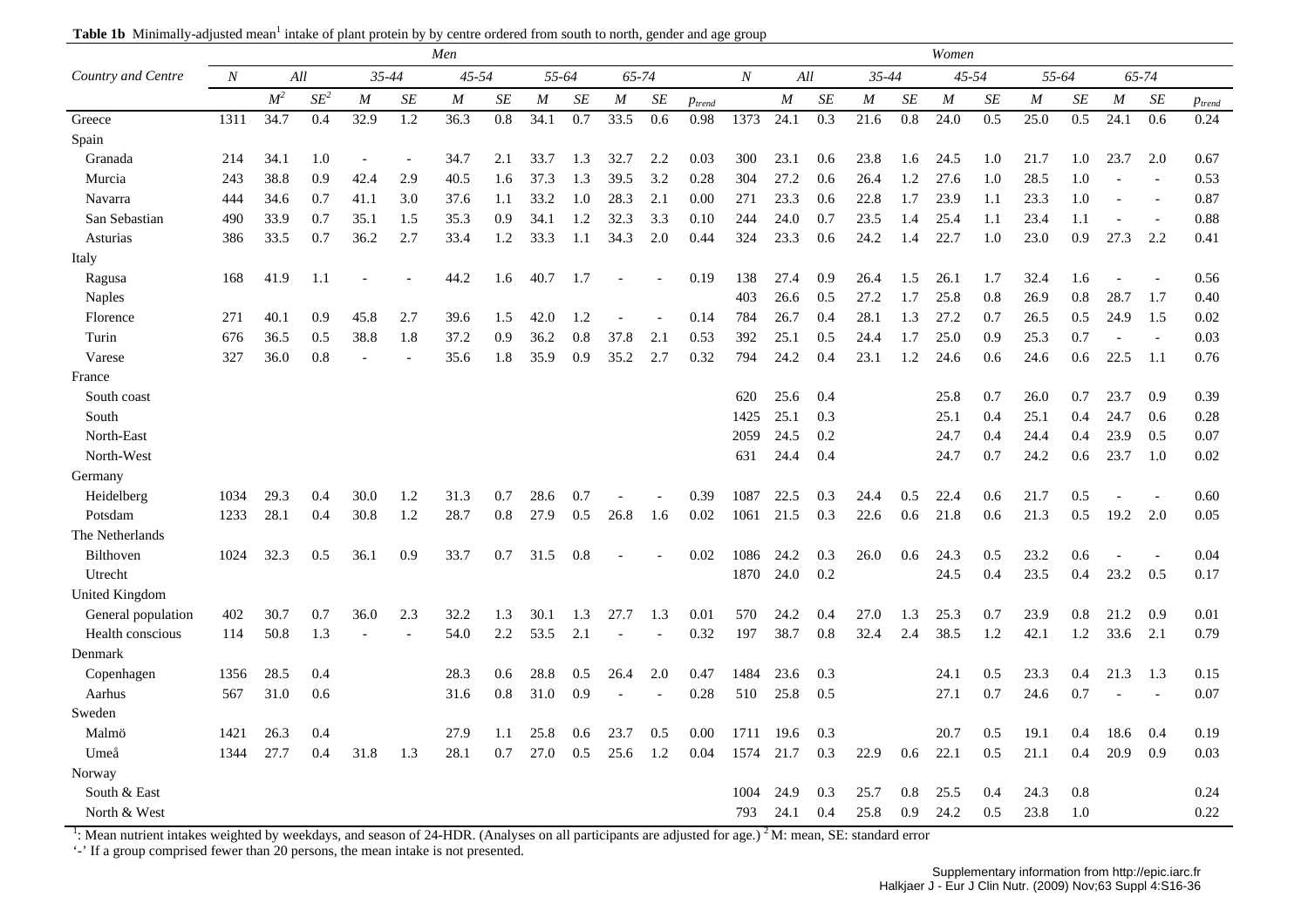| Table 1c Minimally-adjusted mean <sup>1</sup> intake of protein from unknown origin by centre ordered from south to north, gender and age group |  |  |  |
|-------------------------------------------------------------------------------------------------------------------------------------------------|--|--|--|
|                                                                                                                                                 |  |  |  |

|                       |                  |                |                  |                  |           | Men   |     |                  |                  |                  |                      |             |                  |          |                      |                  |     | Women            |                  |          |           |                |                  |             |
|-----------------------|------------------|----------------|------------------|------------------|-----------|-------|-----|------------------|------------------|------------------|----------------------|-------------|------------------|----------|----------------------|------------------|-----|------------------|------------------|----------|-----------|----------------|------------------|-------------|
| Country and Centre    | $\boldsymbol{N}$ | All            |                  | $35 - 44$        |           | 45-54 |     |                  | 55-64            |                  | 65-74                |             | $\boldsymbol{N}$ |          | All                  | 35-44            |     |                  | 45-54            | 55-64    |           |                | 65-74            |             |
|                       |                  | M <sup>2</sup> | $SE^2$           | $\boldsymbol{M}$ | $\cal SE$ | M     | SE  | $\cal M$         | SE               | $\boldsymbol{M}$ | $S\hspace{-0.08em}E$ | $p_{trend}$ |                  | $\cal M$ | $S\hspace{-0.08em}E$ | $\boldsymbol{M}$ | SE  | $\boldsymbol{M}$ | $\cal SE$        | $\cal M$ | $\cal SE$ | $\cal M$       | SE               | $p_{trend}$ |
| Greece                | 1311             | 1.6            | $\overline{0.2}$ | $\overline{2.1}$ | 0.7       | 2.2   | 0.4 | $\overline{1.3}$ | $\overline{0.4}$ | $\overline{1.0}$ | $\overline{0.3}$     | 0.08        | 1373             | 1.6      | $\overline{0.2}$     | $\overline{1.9}$ | 0.5 | 1.6              | $\overline{0.3}$ | 1.4      | 0.3       | 1.6            | $\overline{0.3}$ | 0.27        |
| Spain                 |                  |                |                  |                  |           |       |     |                  |                  |                  |                      |             |                  |          |                      |                  |     |                  |                  |          |           |                |                  |             |
| Granada               | 214              | 2.0            | 0.5              | $\overline{a}$   |           | 1.7   | 1.1 | 2.2              | 0.7              | 1.2              | 1.2                  | 0.49        | 300              | 2.1      | 0.4                  | 2.4              | 0.9 | 2.1              | 0.6              | 1.9      | 0.6       | 3.2            | 1.2              | 0.53        |
| Murcia                | 243              | 2.7            | 0.5              | 2.5              | 1.6       | 3.2   | 0.9 | 2.3              | 0.7              | 4.7              | 1.7                  | 0.31        | 304              | 2.4      | 0.4                  | 2.7              | 0.7 | 2.8              | 0.6              | 2.1      | 0.6       | $\overline{a}$ |                  | 0.52        |
| Navarra               | 444              | 2.6            | 0.4              | 1.9              | 1.6       | 2.5   | 0.6 | 2.8              | 0.5              | 2.3              | 1.1                  | 0.40        | 271              | 2.2      | 0.4                  | 2.7              | 1.0 | 2.6              | 0.6              | 2.1      | 0.6       | $\overline{a}$ |                  | 0.07        |
| San Sebastian         | 490              | 4.9            | 0.4              | 4.4              | 0.8       | 5.9   | 0.5 | 4.3              | 0.7              | 6.3              | 1.8                  | 0.48        | 244              | 3.7      | 0.4                  | 5.5              | 0.8 | 3.4              | 0.6              | 3.0      | 0.7       | $\overline{a}$ |                  | 0.63        |
| Asturias              | 386              | 5.1            | 0.4              | 7.3              | 1.5       | 5.2   | 0.7 | 4.2              | 0.6              | 6.3              | 1.1                  | 0.61        | 324              | 4.7      | 0.3                  | 4.6              | 0.8 | 4.2              | 0.6              | 5.2      | 0.6       | 5.2            | 1.3              | 0.26        |
| Italy                 |                  |                |                  |                  |           |       |     |                  |                  |                  |                      |             |                  |          |                      |                  |     |                  |                  |          |           |                |                  |             |
| Ragusa                | 168              | 7.7            | 0.6              |                  |           | 8.3   | 0.9 | 7.6              | 0.9              |                  |                      | 0.85        | 138              | 5.6      | 0.5                  | 5.4              | 0.9 | 5.7              | 1.0              | 7.1      | 0.9       |                |                  | 0.44        |
| <b>Naples</b>         |                  |                |                  |                  |           |       |     |                  |                  |                  |                      |             | 403              | 3.9      | 0.3                  | 5.3              | 1.0 | 4.2              | 0.5              | 3.7      | 0.5       | 2.5            | 1.0              | 0.01        |
| Florence              | 271              | 6.2            | 0.5              | 7.6              | 1.5       | 6.6   | 0.8 | 5.9              | 0.7              |                  |                      | 0.05        | 784              | 4.8      | 0.2                  | 5.0              | 0.7 | 5.0              | 0.4              | 4.7      | 0.3       | 4.6            | 0.9              | 0.05        |
| Turin                 | 676              | 6.1            | 0.3              | 7.5              | 1.0       | 6.6   | 0.5 | 5.8              | 0.4              | 5.4              | 1.1                  | 0.01        | 392              | 5.0      | 0.3                  | 6.2              | 1.0 | 5.8              | 0.5              | 4.3      | 0.4       | $\overline{a}$ |                  | 0.02        |
| Varese                | 327              | 6.0            | 0.4              |                  |           | 7.0   | 1.0 | 6.0              | 0.5              | 3.5              | 1.4                  | 0.33        | 794              | 5.5      | 0.2                  | 9.0              | 0.7 | 5.8              | 0.4              | 4.9      | 0.3       | 4.3            | 0.7              | 0.07        |
| France                |                  |                |                  |                  |           |       |     |                  |                  |                  |                      |             |                  |          |                      |                  |     |                  |                  |          |           |                |                  |             |
| South coast           |                  |                |                  |                  |           |       |     |                  |                  |                  |                      |             | 620              | 3.3      | 0.2                  |                  |     | 2.9              | 0.4              | 3.0      | 0.4       | 4.1            | 0.5              | 0.32        |
| South                 |                  |                |                  |                  |           |       |     |                  |                  |                  |                      |             | 1425             | 3.4      | 0.2                  |                  |     | 3.5              | 0.3              | 3.3      | 0.3       | 2.9            | 0.4              | 0.11        |
| North-East            |                  |                |                  |                  |           |       |     |                  |                  |                  |                      |             | 2059             | 4.2      | 0.1                  |                  |     | 4.9              | 0.2              | 3.8      | 0.2       | 3.1            | 0.3              | 0.08        |
| North-West            |                  |                |                  |                  |           |       |     |                  |                  |                  |                      |             | 631              | 3.4      | 0.2                  |                  |     | 3.5              | 0.4              | 3.2      | 0.4       | 3.3            | 0.6              | 0.56        |
| Germany               |                  |                |                  |                  |           |       |     |                  |                  |                  |                      |             |                  |          |                      |                  |     |                  |                  |          |           |                |                  |             |
| Heidelberg            | 1034             | 5.0            | 0.2              | 7.4              | 0.6       | 4.9   | 0.4 | 4.8              | 0.4              |                  |                      | 0.05        | 1087             | 4.2      | 0.2                  | 4.3              | 0.3 | 4.0              | 0.3              | 4.8      | 0.3       |                |                  | 0.94        |
| Potsdam               | 1233             | 5.0            | 0.2              | 5.8              | 0.6       | 4.6   | 0.4 | 5.1              | 0.3              | 5.2              | 0.9                  | 0.70        | 1061             | 4.7      | 0.2                  | 5.3              | 0.4 | 5.0              | 0.4              | 4.4      | 0.3       | 5.4            | 1.2              | 0.91        |
| The Netherlands       |                  |                |                  |                  |           |       |     |                  |                  |                  |                      |             |                  |          |                      |                  |     |                  |                  |          |           |                |                  |             |
| Bilthoven             | 1024             | 8.1            | 0.3              | 8.9              | 0.5       | 8.3   | 0.4 | 8.2              | 0.4              |                  |                      | 0.78        | 1086             | 6.4      | 0.2                  | 7.1              | 0.3 | 6.6              | 0.3              | 6.1      | 0.4       |                |                  | 0.83        |
| Utrecht               |                  |                |                  |                  |           |       |     |                  |                  |                  |                      |             | 1870             | 7.2      | 0.1                  |                  |     | 6.9              | 0.2              | 7.4      | $0.2\,$   | 6.9            | 0.3              | 0.99        |
| <b>United Kingdom</b> |                  |                |                  |                  |           |       |     |                  |                  |                  |                      |             |                  |          |                      |                  |     |                  |                  |          |           |                |                  |             |
| General population    | 402              | 7.9            | 0.4              | 7.6              | 1.3       | 10.3  | 0.7 | 6.3              | 0.7              | 7.0              | 0.7                  | 0.58        | 570              | 6.0      | 0.3                  | 5.4              | 0.8 | 6.6              | 0.4              | 6.1      | 0.5       | 4.8            | 0.6              | 0.62        |
| Health-conscious      | 114              | 4.8            | 0.7              |                  |           | 4.1   | 1.2 | 4.2              | 1.1              |                  |                      | 0.68        | 197              | 4.1      | 0.4                  | 4.5              | 1.4 | 3.4              | 0.7              | 4.5      | 0.7       | 4.9            | 1.2              | 0.53        |
| Denmark               |                  |                |                  |                  |           |       |     |                  |                  |                  |                      |             |                  |          |                      |                  |     |                  |                  |          |           |                |                  |             |
| Copenhagen            | 1356             | 5.2            | 0.2              |                  |           | 5.3   | 0.3 | 5.0              | 0.3              | 6.6              | 1.1                  | 0.47        | 1484             | 4.0      | 0.2                  |                  |     | 4.1              | 0.3              | 3.9      | 0.2       | 3.7            | 0.8              | 0.09        |
| Aarhus                | 567              | 6.0            | 0.3              |                  |           | 5.8   | 0.5 | 6.3              | 0.5              |                  |                      | 0.61        | 510              | 4.8      | 0.3                  |                  |     | 5.1              | 0.4              | 4.3      | 0.4       |                |                  | 0.52        |
| Sweden                |                  |                |                  |                  |           |       |     |                  |                  |                  |                      |             |                  |          |                      |                  |     |                  |                  |          |           |                |                  |             |
| Malmö                 | 1421             | 6.2            | 0.2              |                  |           | 5.2   | 0.6 | 5.5              | 0.3              | 6.3              | 0.3                  | 0.18        | 1711             | 5.1      | 0.2                  |                  |     | 5.1              | 0.3              | 5.1      | 0.2       | 4.6            | 0.2              | 0.35        |
| Umeå                  | 1344             | 6.9            | $0.2\,$          | 8.9              | 0.7       | 7.0   | 0.4 | 6.5              | 0.3              | 6.6              | 0.6                  | 0.15        | 1574             | 5.0      | 0.2                  | 6.3              | 0.4 | 5.1              | 0.3              | 4.4      | $0.2\,$   | 4.8            | 0.5              | 0.16        |
| Norway                |                  |                |                  |                  |           |       |     |                  |                  |                  |                      |             |                  |          |                      |                  |     |                  |                  |          |           |                |                  |             |
| South & East          |                  |                |                  |                  |           |       |     |                  |                  |                  |                      |             | 1004             | 4.9      | 0.2                  | 4.9              | 0.5 | 5.4              | 0.2              | 4.1      | 0.5       |                |                  | 0.60        |
| North & West          |                  |                |                  |                  |           |       |     |                  |                  |                  |                      |             | 793              | 5.0      | 0.2                  | 6.2              | 0.5 | 5.1              | 0.3              | 4.7      | 0.6       |                |                  | 0.14        |

<sup>1</sup>: Mean nutrient intakes weighed by weekdays, and season of 24-HDR. (analyses on all participants are adjusted for age)<sup>2</sup>M: mean, SE: standard error

'-' If a group comprised fewer than 20 persons, the mean intake is not presented.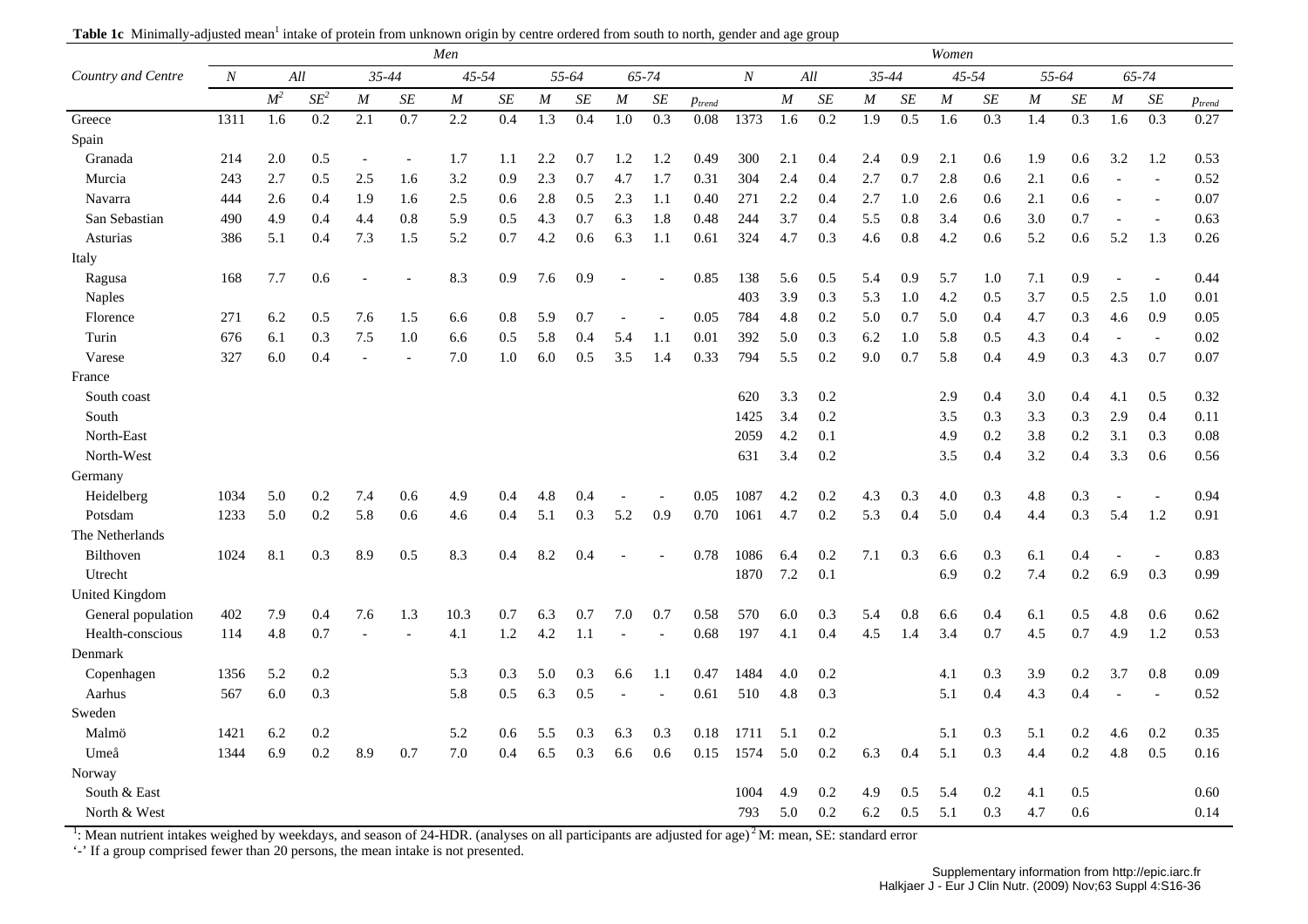|                           |                   |                |       | Dietary food groups (percentage contribution of each main food group to total protein) |             |      |      |              |         |                         |                                           |
|---------------------------|-------------------|----------------|-------|----------------------------------------------------------------------------------------|-------------|------|------|--------------|---------|-------------------------|-------------------------------------------|
| Men                       | <b>Vegetables</b> | <b>Legumes</b> | Dairy | <b>Cereals</b>                                                                         | <b>Meat</b> | Fish | Eggs | <b>Cakes</b> | Fruits  | Non alcoholic<br>drinks | <b>Total</b><br>contribution <sup>3</sup> |
| Greece                    | 5.0               | 3.0            | 18.6  | 24.4                                                                                   | 24.4        | 14.0 | 1.4  | 1.5          | 2.9     | 0.7                     | 95.9                                      |
| <b>Spain</b>              |                   |                |       |                                                                                        |             |      |      |              |         |                         |                                           |
| Granada                   | 2.9               | 2.8            | 17.1  | 14.9                                                                                   | 29.8        | 17.0 | 2.9  | 1.8          | 3.4     | 0.6                     | 93.2                                      |
| Murcia                    | 4.8               | 2.9            | 11.5  | 16.0                                                                                   | 31.9        | 14.2 | 3.0  | 3.2          | 5.6     | 0.4                     | 93.4                                      |
| <b>Navarra</b>            | 3.1               | 3.1            | 10.0  | 14.8                                                                                   | 39.0        | 15.5 | 4.4  | 1.7          | 2.6     | 0.3                     | 94.6                                      |
| <b>San Sebastian</b>      | 2.6               | 3.4            | 9.6   | 10.4                                                                                   | 41.5        | 17.7 | 4.6  | 1.5          | 2.4     | 0.2                     | 93.8                                      |
| <b>Asturias</b>           | 1.8               | 4.0            | 13.8  | 11.9                                                                                   | 36.1        | 17.3 | 3.8  | 1.7          | 2.3     | 0.4                     | 92.9                                      |
| <b>Italy</b>              |                   |                |       |                                                                                        |             |      |      |              |         |                         |                                           |
| Ragusa                    | 3.2               | 1.3            | 15.3  | 28.1                                                                                   | 33.3        | 5.3  | 1.5  | 3.4          | 2.5     | 0.4                     | 94.2                                      |
| <b>Florence</b>           | 3.9               | 1.5            | 14.1  | 25.0                                                                                   | 34.4        | 7.0  | 1.5  | 3.8          | 2.1     | 0.6                     | 94.1                                      |
| <b>Turin</b>              | 4.7               | 0.7            | 16.3  | 25.3                                                                                   | 33.7        | 6.8  | 1.7  | 3.4          | 2.5     | 0.6                     | 95.6                                      |
| <b>Varese</b>             | 3.8               | 0.5            | 17.0  | 22.6                                                                                   | 39.9        | 3.6  | 0.8  | 3.7          | $2.2\,$ | 0.7                     | 95.0                                      |
| Germany                   |                   |                |       |                                                                                        |             |      |      |              |         |                         |                                           |
| Heidelberg                | 3.1               | 0.4            | 15.4  | 15.0                                                                                   | 40.7        | 3.8  | 1.9  | 4.1          | 1.9     | 4.2                     | 90.4                                      |
| Potsdam                   | 2.9               | 0.4            | 16.3  | 13.6                                                                                   | 39.9        | 5.1  | 2.0  | 3.9          | 2.3     | 2.9                     | 89.2                                      |
| <b>The Netherlands</b>    |                   |                |       |                                                                                        |             |      |      |              |         |                         |                                           |
| <b>Bilthoven</b>          | 2.5               | 0.4            | 20.1  | 17.0                                                                                   | 38.4        | 2.9  | 2.0  | 2.5          | 3.3     | 1.6                     | 90.5                                      |
| <b>United Kingdom</b>     |                   |                |       |                                                                                        |             |      |      |              |         |                         |                                           |
| <b>General population</b> | 3.7               | 0.7            | 18.3  | 19.7                                                                                   | 32.0        | 7.1  | 1.7  | 4.6          | 1.9     | 1.2                     | 90.9                                      |
| <b>Health-conscious</b>   | 6.4               | 2.7            | 12.7  | 29.4                                                                                   | 6.3         | 1.8  | 1.4  | 5.5          | 9.3     | 1.5                     | 77.1                                      |
| <b>Denmark</b>            |                   |                |       |                                                                                        |             |      |      |              |         |                         |                                           |
| Copenhagen                | 2.8               | 0.1            | 18.9  | 17.8                                                                                   | 36.1        | 8.2  | 2.5  | 2.7          | 1.3     | 2.6                     | 92.9                                      |
| <b>Aarhus</b>             | $2.5\,$           | 0.0            | 20.1  | 19.3                                                                                   | 33.3        | 7.8  | 2.4  | 3.3          | 1.5     | 2.6                     | 92.8                                      |
| <b>Sweden</b>             |                   |                |       |                                                                                        |             |      |      |              |         |                         |                                           |
| Malmö                     | 1.8               | 0.5            | 21.2  | 15.9                                                                                   | 34.4        | 7.9  | 2.3  | 3.8          | 1.2     | 1.3                     | 90.4                                      |
| Umea                      | 1.4               | 0.1            | 24.7  | 17.7                                                                                   | 30.5        | 6.3  | 2.4  | 5.1          | 1.1     | 0.9                     | 90.4                                      |

**Table 2a** Percentage contribution<sup>1</sup> of main food groups to the intake of total protein<sup>2</sup> – Men

 $1\%$  contribution to total protein is calculated as minimal adj. total protein intake from a food group/minimal adj. total protein intake (Table 1 in the paper)\*100.

<sup>2</sup>Adjusted for age and weighted for day of the week and season of  $24$ -HDR.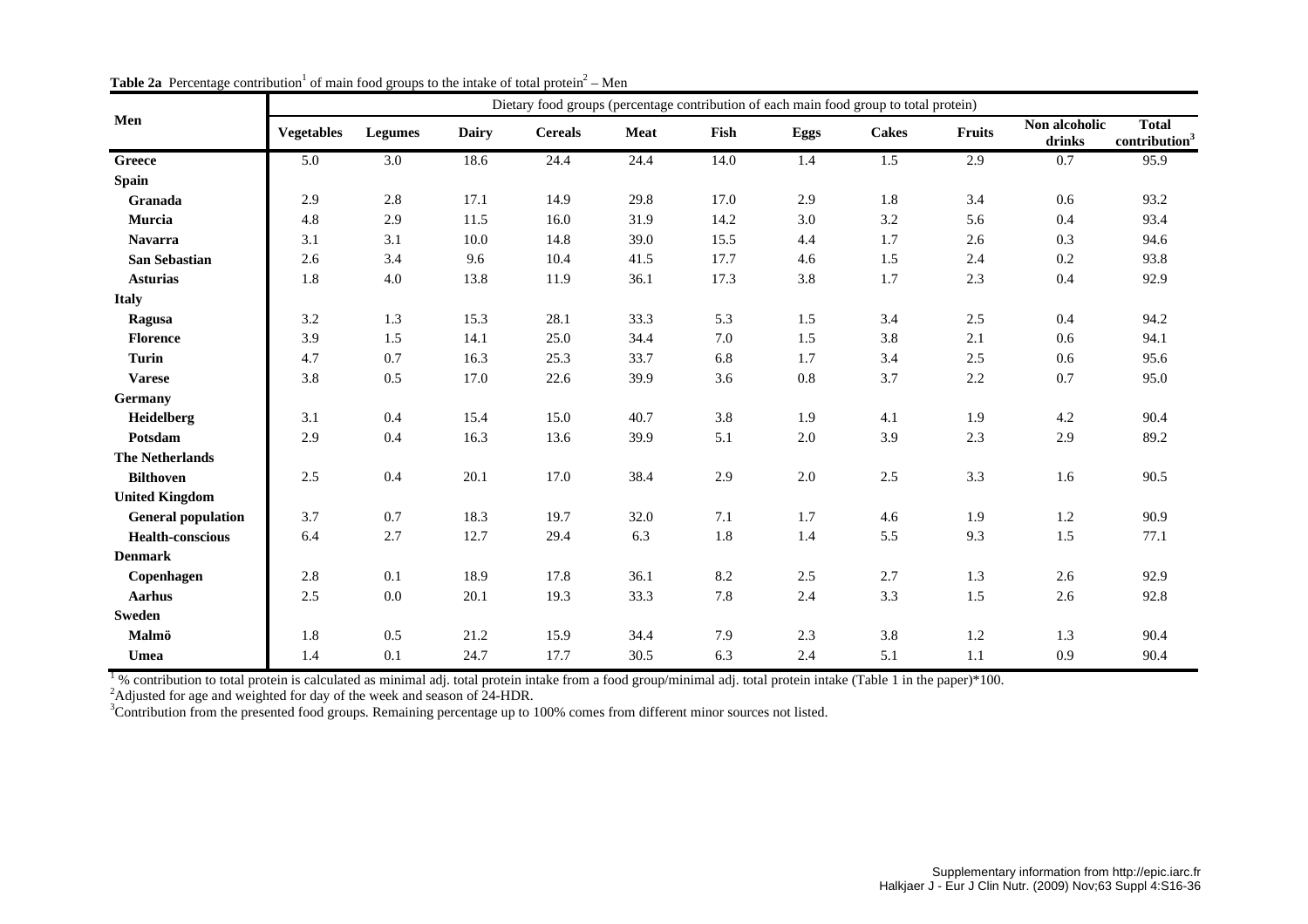|                           |                   |                |              |               |         |          |         | Dietary food groups (percentage contribution of each main food group to total protein) |               |                         |                                           |
|---------------------------|-------------------|----------------|--------------|---------------|---------|----------|---------|----------------------------------------------------------------------------------------|---------------|-------------------------|-------------------------------------------|
| Women                     | <b>Vegetables</b> | <b>Legumes</b> | <b>Dairy</b> | <b>Cereal</b> | Meat    | Fish     | Eggs    | <b>Cakes</b>                                                                           | <b>Fruits</b> | Non-alcoholic<br>drinks | <b>Total</b><br>contribution <sup>3</sup> |
| Greece                    | 5.8               | 2.5            | 22.8         | 22.1          | 22.4    | 11.4     | 1.8     | $3.0\,$                                                                                | 3.4           | 0.9                     | 96.1                                      |
| <b>Spain</b>              |                   |                |              |               |         |          |         |                                                                                        |               |                         |                                           |
| Granada                   | 4.0               | $2.0$          | 21.4         | 14.3          | 25.9    | 16.1     | 2.8     | 2.2                                                                                    | 4.2           | 0.8                     | 93.8                                      |
| Murcia                    | 8.1               | 2.1            | 18.4         | 11.9          | 28.0    | 13.8     | 3.1     | 4.3                                                                                    | 4.7           | 0.5                     | 94.8                                      |
| <b>Navarra</b>            | 3.5               | 2.3            | 18.5         | 11.5          | 32.0    | 16.1     | 3.6     | 3.4                                                                                    | 4.0           | 0.6                     | 95.4                                      |
| San Sebastian             | 3.7               | 3.3            | 16.8         | 10.2          | 33.1    | 17.1     | 4.2     | 2.8                                                                                    | $3.2\,$       | 0.5                     | 94.7                                      |
| <b>Asturias</b>           | 1.8               | 3.3            | 20.9         | 10.5          | 31.4    | 14.7     | 3.8     | 3.0                                                                                    | 3.5           | $0.6\,$                 | 93.5                                      |
| <b>Italy</b>              |                   |                |              |               |         |          |         |                                                                                        |               |                         |                                           |
| Ragusa                    | 3.7               | 1.9            | 15.6         | 22.9          | 32.0    | 8.4      | 1.9     | 5.5                                                                                    | 3.3           | 0.6                     | 95.7                                      |
| <b>Naples</b>             | 4.7               | 1.3            | 21.4         | 22.9          | 27.8    | $7.0\,$  | 1.8     | 4.5                                                                                    | 2.7           | $1.0\,$                 | 94.9                                      |
| <b>Florence</b>           | 4.9               | 1.2            | 18.1         | 21.7          | 33.8    | 5.5      | 1.7     | 4.5                                                                                    | 2.9           | 1.1                     | 95.3                                      |
| <b>Turin</b>              | 5.8               | 0.4            | 18.7         | 20.6          | 34.0    | 5.7      | 2.1     | 4.2                                                                                    | 3.1           | 0.9                     | 95.5                                      |
| <b>Varese</b>             | 4.0               | 0.9            | 19.6         | 20.3          | 33.0    | 5.5      | $1.7\,$ | 5.3                                                                                    | 3.2           | $1.2\,$                 | 94.7                                      |
| <b>France</b>             |                   |                |              |               |         |          |         |                                                                                        |               |                         |                                           |
| South coast               | 4.6               | 0.9            | 24.4         | 16.0          | 29.8    | $10.0\,$ | $2.0\,$ | 3.3                                                                                    | 3.1           | 0.9                     | 95.0                                      |
| <b>South</b>              | 4.0               | $0.6\,$        | 23.2         | 17.4          | 31.0    | 8.7      | 2.2     | 3.7                                                                                    | 2.8           | 0.9                     | 94.4                                      |
| Nord-East                 | 3.8               | $0.5\,$        | 23.5         | 15.5          | 31.5    | 9.3      | 2.1     | 4.4                                                                                    | 2.8           | $1.0\,$                 | 94.3                                      |
| Nord-West                 | 3.6               | 0.5            | 21.3         | 15.6          | 31.6    | 12.4     | 2.2     | 3.7                                                                                    | 2.9           | $1.0\,$                 | 94.9                                      |
| <b>Germany</b>            |                   |                |              |               |         |          |         |                                                                                        |               |                         |                                           |
| Heidelberg                | 4.1               | $0.5\,$        | 21.5         | 15.2          | 32.2    | $4.5\,$  | $2.0\,$ | 5.0                                                                                    | 3.0           | 3.6                     | 91.6                                      |
| Potsdam                   | 4.3               | 0.4            | 20.5         | 14.4          | 30.3    | 6.3      | 2.5     | 4.8                                                                                    | 3.5           | 3.7                     | 90.7                                      |
| <b>The Netherlands</b>    |                   |                |              |               |         |          |         |                                                                                        |               |                         |                                           |
| <b>Bilthoven</b>          | 3.0               | 0.4            | 24.1         | 16.9          | 31.6    | 3.4      | 2.5     | 3.7                                                                                    | 3.0           | 2.2                     | 90.9                                      |
| Utrecht                   | 2.9               | 0.4            | 28.2         | 15.4          | 30.3    | 2.9      | 2.4     | 3.6                                                                                    | 3.6           | $2.0\,$                 | 91.6                                      |
| <b>United Kingdom</b>     |                   |                |              |               |         |          |         |                                                                                        |               |                         |                                           |
| <b>General population</b> | 4.2               | $0.8\,$        | 20.7         | 18.0          | 28.9    | 8.0      | $2.0\,$ | 4.9                                                                                    | 2.6           | 1.5                     | 91.6                                      |
| <b>Health-conscious</b>   | 7.1               | 2.3            | 15.6         | 26.1          | $7.2\,$ | 4.4      | $1.1\,$ | 6.2                                                                                    | 8.2           | 1.4                     | 79.6                                      |
| <b>Denmark</b>            |                   |                |              |               |         |          |         |                                                                                        |               |                         |                                           |
| Copenhagen                | 3.6               | 0.1            | 20.7         | 19.0          | 30.2    | 9.2      | $2.6\,$ | 3.3                                                                                    | 2.3           | 2.7                     | 93.7                                      |
| <b>Aarhus</b>             | 3.3               | $0.0\,$        | 22.1         | 19.6          | 28.8    | $7.1\,$  | 2.9     | 4.6                                                                                    | 2.5           | 2.7                     | 93.5                                      |
| <b>Sweden</b>             |                   |                |              |               |         |          |         |                                                                                        |               |                         |                                           |
| Malmö                     | 2.6               | 0.3            | 23.8         | 14.3          | 30.8    | 8.1      | 2.8     | 4.9                                                                                    | 1.9           | 1.4                     | 90.8                                      |
| Umea                      | 2.3               | 0.3            | 26.0         | 17.0          | 27.7    | 7.0      | 2.4     | 5.5                                                                                    | 1.7           | $1.2\,$                 | 91.1                                      |
| <b>Norway</b>             |                   |                |              |               |         |          |         |                                                                                        |               |                         |                                           |
| South & East              | $2.5\,$           | 0.1            | 21.7         | 19.5          | 27.6    | 9.1      | 2.7     | 4.5                                                                                    | 2.6           | 2.6                     | 92.9                                      |
| North & West              | 2.1               | 0.1            | 21.0         | 18.7          | 25.4    | 13.2     | 2.6     | 4.7                                                                                    | 2.5           | 2.2                     | 92.5                                      |

**Table 2b** Percentage contribution<sup>1</sup> of main food groups to the intake of total protein<sup>2</sup> – Women

 $1\%$  contribution to total protein is calculated as minimal adj. total protein intake from a food group/minimal adj. total protein intake (Table 1 in the paper)\*100.

<sup>2</sup>Adjusted for age and weighted for day of the week and season of 24-HDR.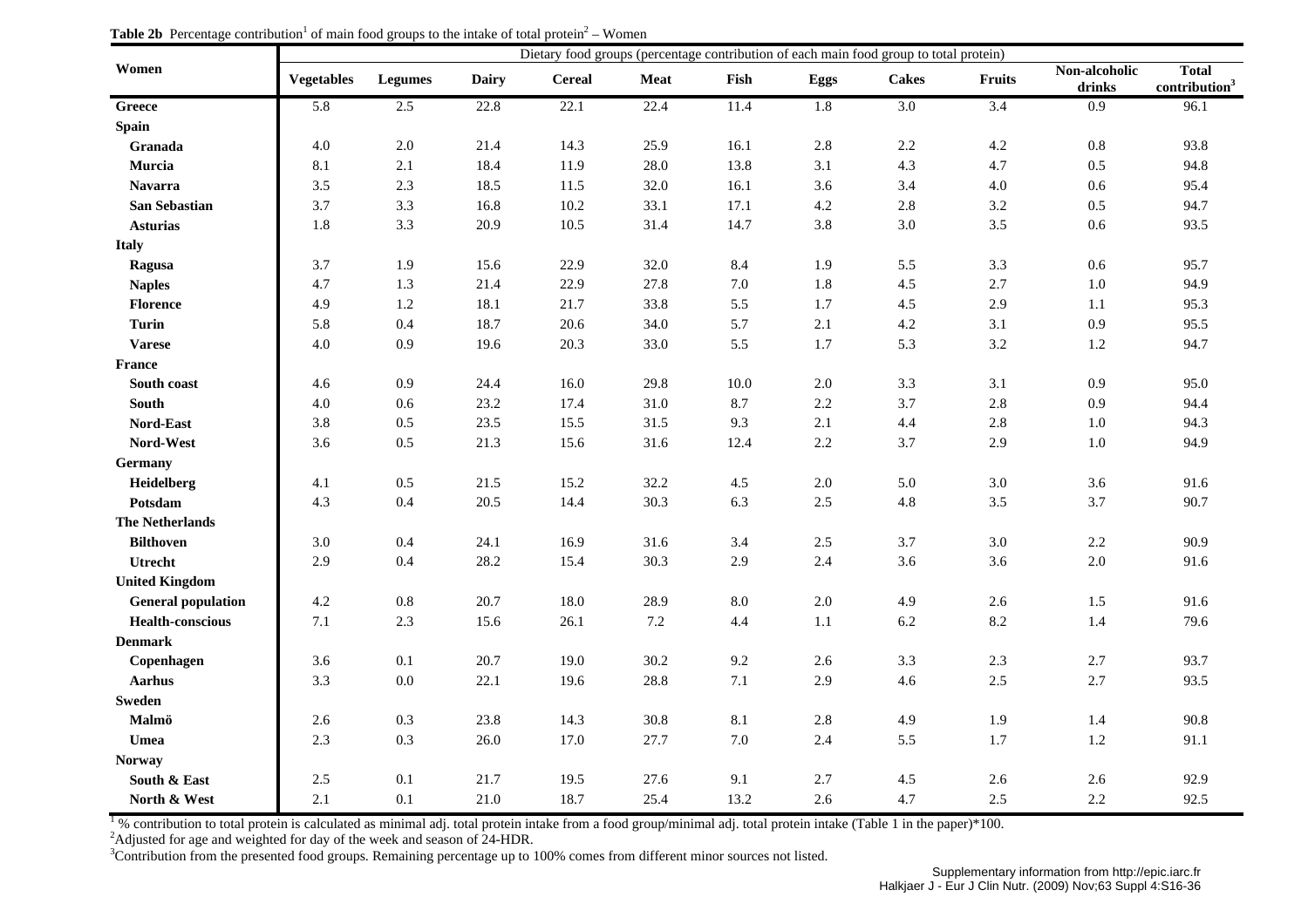|                           |              |                |             |         | Dietary food groups (percentage contribution of each main food group to total unknown protein) |              |                   |              |                      |                                           |
|---------------------------|--------------|----------------|-------------|---------|------------------------------------------------------------------------------------------------|--------------|-------------------|--------------|----------------------|-------------------------------------------|
| Men                       | <b>Dairy</b> | <b>Cereals</b> | <b>Meat</b> | Fish    | Sugar/<br>confectionery                                                                        | <b>Cakes</b> | <b>Condiments</b> | <b>Soups</b> | <b>Miscellaneous</b> | <b>Total</b><br>contribution <sup>3</sup> |
| Greece                    | 11.9         | 4.4            | $0.0\,$     | 3.1     | 13.2                                                                                           | 34.6         | 28.9              | $-1.3$       | 3.8                  | 98.7                                      |
| Spain                     |              |                |             |         |                                                                                                |              |                   |              |                      |                                           |
| Granada                   | 37.1         | 1.5            | 0.0         | 2.0     | 3.6                                                                                            | 36.0         | 2.0               | 16.8         | 0.5                  | 99.5                                      |
| Murcia                    | 18.2         | 0.0            | 0.0         | 3.6     | 8.4                                                                                            | 25.5         | 0.0               | 42.2         | 2.2                  | 100.0                                     |
| <b>Navarra</b>            | 38.7         | 0.0            | 0.0         | 4.3     | 8.2                                                                                            | 30.9         | $0.8\,$           | 17.2         | 0.0                  | 100.0                                     |
| <b>San Sebastian</b>      | 14.4         | $-0.4$         | $-0.2$      | 3.5     | $2.0\,$                                                                                        | 18.3         | $-1.0$            | 64.2         | $-0.8$               | 100.0                                     |
| <b>Asturias</b>           | 27.9         | $0.0\,$        | 0.0         | $1.0\,$ | 3.4                                                                                            | 17.4         | $0.0\,$           | 50.5         | $-0.2$               | 100.0                                     |
| <b>Italy</b>              |              |                |             |         |                                                                                                |              |                   |              |                      |                                           |
| Ragusa                    | 0.3          | 26.6           | $-0.1$      | 6.3     | 3.7                                                                                            | 38.9         | 23.1              | 1.7          | $-0.4$               | 100.0                                     |
| <b>Florence</b>           | 3.7          | 12.0           | 2.3         | 12.8    | 4.2                                                                                            | 46.0         | 17.8              | 1.6          | $-0.3$               | 100.0                                     |
| <b>Turin</b>              | 4.9          | 28.8           | 0.0         | 14.4    | 4.7                                                                                            | 35.8         | 10.1              | 0.7          | 0.7                  | 100.0                                     |
| <b>Varese</b>             | 4.3          | 9.5            | 0.0         | 10.9    | 5.0                                                                                            | 50.2         | 18.9              | 0.7          | 0.3                  | 99.8                                      |
| Germany                   |              |                |             |         |                                                                                                |              |                   |              |                      |                                           |
| Heidelberg                | 21.0         | 22.8           | 1.2         | 2.0     | 3.0                                                                                            | 36.6         | 1.2               | 8.6          | 3.2                  | 99.6                                      |
| Potsdam                   | 33.8         | 6.2            | 0.6         | 9.9     | $2.0\,$                                                                                        | 33.0         | 1.0               | 10.9         | 2.8                  | 100.2                                     |
| <b>The Netherlands</b>    |              |                |             |         |                                                                                                |              |                   |              |                      |                                           |
| <b>Bilthoven</b>          | 27.7         | 0.5            | 8.2         | 2.8     | 6.7                                                                                            | 20.9         | 2.4               | 23.0         | 7.8                  | 100.0                                     |
| <b>United Kingdom</b>     |              |                |             |         |                                                                                                |              |                   |              |                      |                                           |
| <b>General population</b> | 10.1         | 4.8            | 1.4         | 11.3    | 10.4                                                                                           | 37.9         | 7.9               | 0.8          | 15.0                 | 99.5                                      |
| <b>Health-conscious</b>   | 11.7         | 1.7            | $0.0\,$     | 1.7     | 5.0                                                                                            | 58.2         | 13.4              | 2.7          | 5.2                  | 99.6                                      |
| <b>Denmark</b>            |              |                |             |         |                                                                                                |              |                   |              |                      |                                           |
| Copenhagen                | 0.0          | 3.7            | 2.1         | 20.0    | 7.3                                                                                            | 40.3         | 14.5              | 8.1          | 2.5                  | 98.5                                      |
| <b>Aarhus</b>             | $-0.2$       | 2.3            | 2.5         | 23.4    | 6.8                                                                                            | 43.7         | 11.5              | 6.3          | $2.0\,$              | 98.5                                      |
| <b>Sweden</b>             |              |                |             |         |                                                                                                |              |                   |              |                      |                                           |
| Malmö                     | 6.6          | 0.6            | 11.8        | 5.6     | 9.7                                                                                            | 35.7         | 12.6              | 4.8          | 1.3                  | 88.7                                      |
| Umea                      | 6.5          | 0.1            | 22.0        | 1.7     | 7.8                                                                                            | 32.7         | 16.3              | 7.2          | 1.0                  | 95.4                                      |

**Table 2c** Percentage contribution<sup>1</sup> of main food groups to the intake of unknown protein<sup>2</sup> – Men

 $1\%$  contribution to total unknown protein is calculated as minimal adj. unknown protein intake from a food group/minimal adj. total unknown protein intake (Table 2 in the paper)\*100. <sup>2</sup>Adjusted for age and weighted for day of the week and season of 24-HDR.